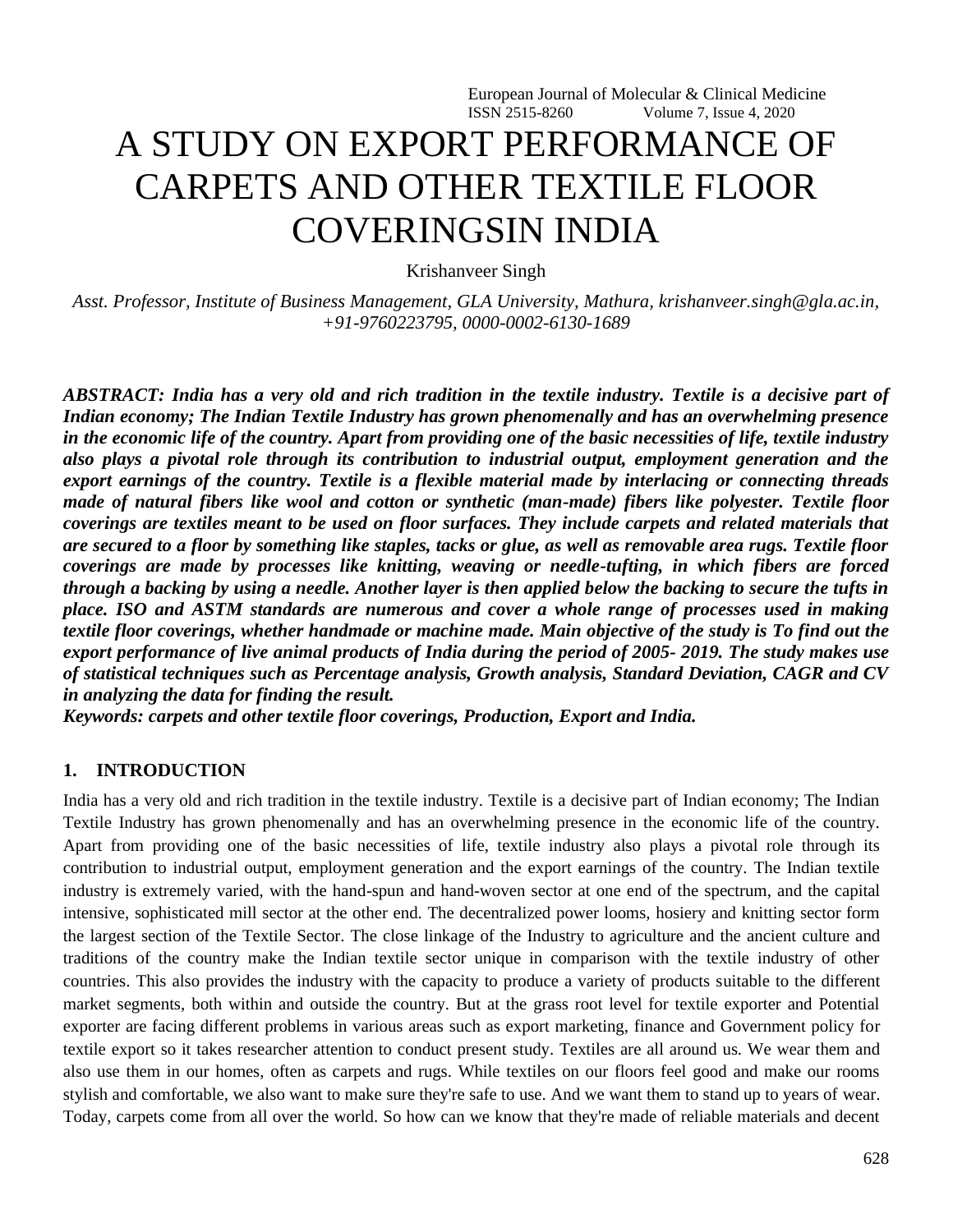quality? Many manufacturers follow textile floor covering standards, agreed-upon international guidelines related to materials and processes used to create these textile goods no matter where they originated.

Before we get to a discussion of standards, let's cover some basics. A textile is a flexible material made by interlacing or connecting threads made of natural fibers like wool and cotton or synthetic (man-made) fibers like polyester. Textile floor coverings are textiles meant to be used on floor surfaces. They include carpets and related materials that are secured to a floor by something like staples, tacks or glue, as well as removable area rugs. Textile floor coverings are made by processes like knitting, weaving or needle-tufting, in which fibers are forced through a backing by using a needle. Another layer is then applied below the backing to secure the tufts in place. ISO and ASTM standards are numerous and cover a whole range of processes used in making textile floor coverings, whether handmade or machine made. They also address a wide range of tests and continue to change and evolve as new flooring products are developed. Some standards are very specific, outlining the number of tufts or loops per unit length and area in a carpet, while others address the thickness of products, including the pile or visible fibers of a carpet above the substrate. Some standards define and illustrate specific kinds of weaving, knitting and tufting techniques, and outline the types of knots used in hand-knotted carpets. Other standards include tests for safety and durability, including how products relate to water and heat exposure. Some assess to what degree textile floor coverings have static electric propensity or the possibility of giving off static shock, which can be dangerous in some settings. The standards set guidelines for how products stand up to static loading, or what happens when heavy things like chair legs press against the surface. They ensure products are colorfast and won't fade, and that they don't contain harmful materials or residues from the manufacturing process.

### **2. STATEMENT OF THE PROBLEM**

Textile exporters as well as potential exporters such as spinners, weavers, composite units and Garment manufacturers are facing many difficulties for exporting their goods. Most of small manufacturers are exporting their goods through middlemen who get maximum benefit from the export and small manufacturer fails to approach directly to foreign customer. Export related 4 government policies and schemes are not implemented properly till grass root level, as well as there is lack of awareness about these policies, schemes, subsidies and financial support among the textile manufacturers. The focus of this study is to identify the problems in different areas of textile export and secure good prospects of this industry in near future. Hence title of the present study is formulated as "carpets and other textile floor coverings

#### **OBJECTIVES OF THE STUDY**

The main objective of the study is to overview problems and prospects of the Textile Export in Coimbatore district. The specific objectives of the study are as follows:

To study the export performance of textile and carpet products from India.

To study the nature and growth of textile export and position of Indian textile industry in the World.

### **SCOPE OF THE STUDY**

Textile goods are exported from various states of India. Tamilnadu is one of the leading states for manufacturing and exporting textile goods. Coimbatore is one of the major textiles exporting districts in Tamilnadu. The scope of the study is divided into the following division.

### **3. RESEARCH METHODOLOGY**

#### **Sample Design**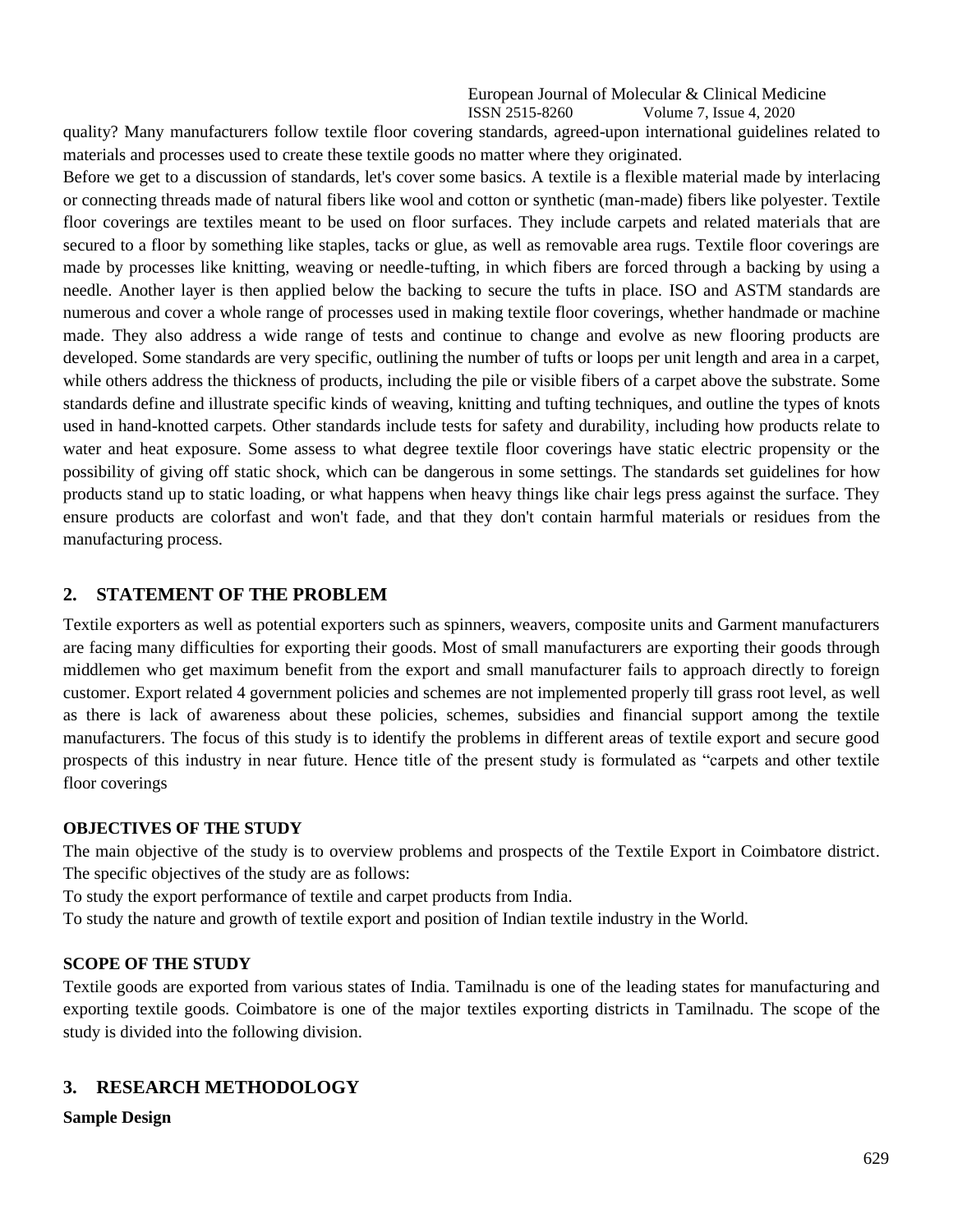The study is made for the purpose of an in-depth analysis of various indicators and its effect on export performance of Indian textile industry. The major fifteen products are selected by using convenient sampling method.

### **4. METHOD OF DATA COLLECTION**

The present study based on secondary data. The secondary data was collected from Cereals statistics and other web basedsources.

• SecondaryData

### **Secondary Data**

The secondary data is collected to supplement the primary data. The annual reports of sample units, Publications of live Animal Economic Survey of India, Publications of Ministry of Commerce and Animal, Bulletins Working and Occasional Papers of EXIM Bank, Occasional Papers and Statistics on Indian Economy of RBI, Periodicals and Journals of Foreign Trade of Animal produce, Publications of IIFT etc., were used as important sources of secondary data for the study.

### **LIMITATIONS OF THE STUDY**

- $\triangleright$  The analysis is made only by considering 15 carpets and other textile floor coverings and 10 major countries.
- $\triangleright$  Time constraint is one of the limitations

### **5. REVIEW OF LITERATURE**

**Chattopadhyaya (1975)** a large variety of floor coverings made in India was in cotton, known as Durries or Satrangies. These were in single colour or simple stripes in different colours. Almost the most picturesque were the colourful Durries of Navalgund. A special type of Durrie called Sutada was made in parts of Bijapur and Dharwar district of Karnataka. The outlines were in the cross borders with an occasional bird or animal figure with bright colours. Cotton stripes or traditional designs were woven in silk Durries of Coimbatore district. Durries were produced on a wide scale in Warangal. Using contrasting coloured borders Durries in Himachal were mainly made in blue or red colour. The most interesting and colourful were the Punja Durries made by women from hand spun yarn. These were colourful, with bold animal figures and motifs. Bhatinda in Punjab made Durries from a plant whose fibre has a very different texture. In Darjeeling and West Bengal, the local Bhutias traditionally wove Durries. Their designs show strong Tibetan influences, with dragons, clouds, etc in the designs.

**Child abuse – A study of working children of Guwahati.** "The study was carried out to find out different psychological factors and physically hazardous working conditions of children and suggest measures to prevent child abuse. A sample of 300 child workers up to 14 years were taken and divided in 3 categories of occupations, namely (1) employed-like hotel workers, domestic servants, shop workers etc., (2) self-employed-like rag pickers, vendors; and (3) helpers. (NIPCCD-Project team head-Vasudevan S, 2009).

**Mehta (1975)** remarked that a clever person could produce various shapes in a Durrie pattern, such as squares and diamonds, provided that the figures are not too complicated and are made up of straight lines.

**Malhi (1983)** revealed in her study that Durrie weavers were weaving traditional, geometrical designs and used direct dyes of bright colours. It was observed that simple, phattian and gut motifs were replaced by geometrical, floral, figured, numeral and word motifs.

**Virk (1983)** informed that the motifs used in Durries were flowers, leaves, animals, human figures and trees. Depending on the designs, the Durries were referred to as Gulchaman, Guddedar, Borderdar, Gulbahar, Shera-di-Durrie, Sehayandi-Durrie and Bellan-wali-Durrie.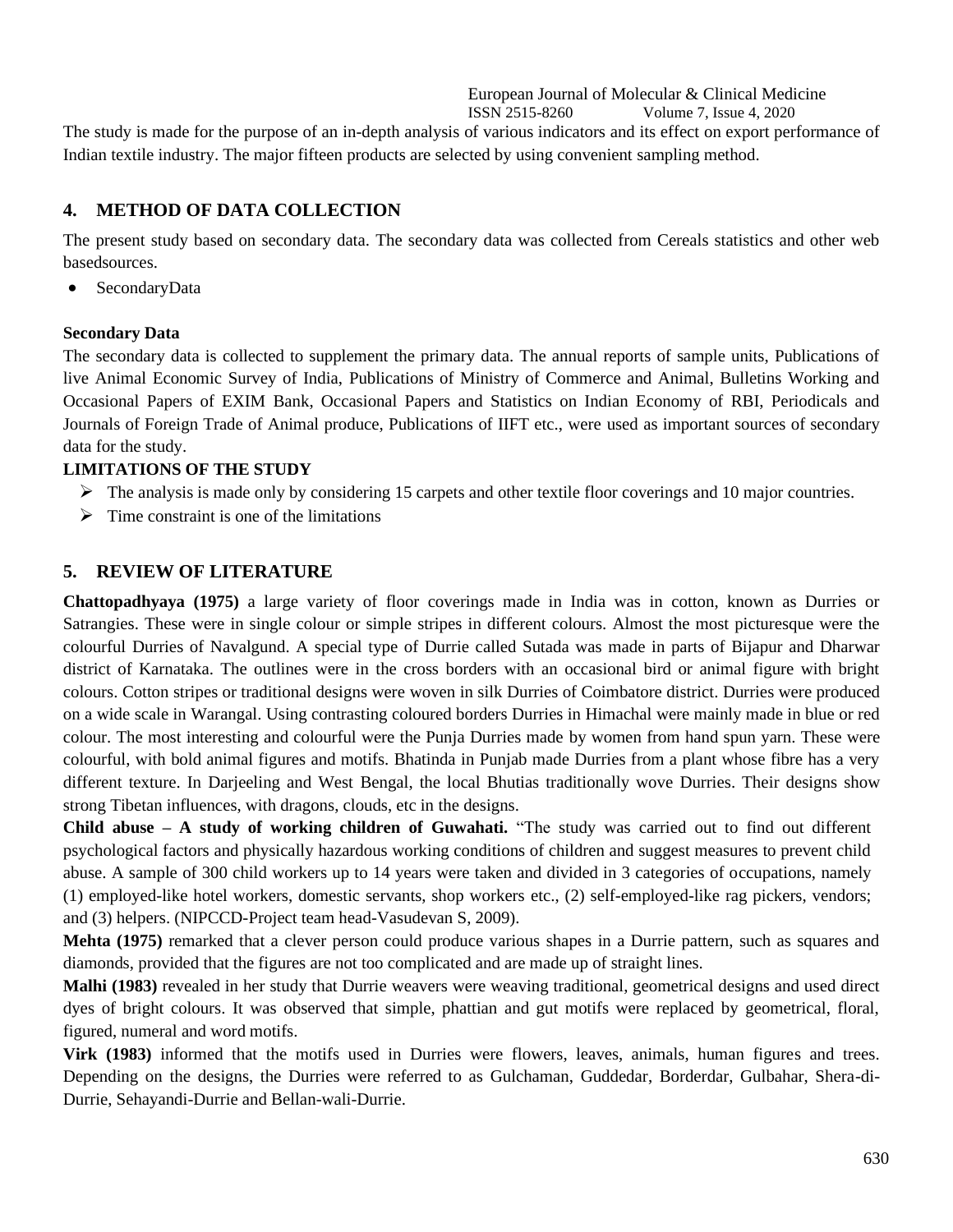**Singh and Malhi (1989)** remarked that majority of weavers made Durries for their own use only by fresh and old cottonfibres with stripes, geometrical, stylized, floral and figurative motifs.

**Sidhu (1997)** concluded that traditional, geometrical, stylized motifs were used for Durrie designs. Unit owners selected the motifs on the basis of popularity and attractiveness. The designs were taken from different articles like curtains, sheets and from imagination. The art of weaving Durrie reached its pinnacle with the pictorial Durrie. It is a woven narrative which draws together images of flowers, birds, reptiles and people onto the inherently grid-like structure of the Durrie. Patterns are usually drawn on graph paper or some other medium, making it easier to accurately reproduce complicated curved pictorial designs. Traditional Sindhi Durries are a combination of culled undyed natural yarn in shades of white, grey, black and brown mixed with vegetable dyed wool of indigo, green and madder red. Today weavers prefer brighter colours of syntheticdyes

**"Child domestic work: A violation of Human Rights issues, causes and consequences in West Bengal."** The study was done to understand the factors responsible for leading children into domestic work and the situation of children engaged in domestic work in Kolkata city (Roy &Nath, 2005).

**Law and the menace of child labour: The ILO, Indian legislations and the Constitution of India"** The research cat gorily records the laws, the role of ILO and measure taken by them to deal with child labour problem, the role of implementing machinery, the causes of child labour and loopholes left by law. The research recommends elimination of child labour(Deshta S,&Deshta K, 2000)

**"Child Labour in Bhutan: The challenges of implementing child rights in Bhutan."** The researcher reviews the UN Conventions on child rights, also reviews policies, Acts and strategies adopted by the Royal Government of Bhutan in reducing child labour. The researcher also analyses domestic child labour in the country. (Chhetri K, 2010)

### **EXPORT OF CARPETS AND OTHER TEXTILE FLOOR COVERINGSPRODUCTS FROM INDIA**

#### **(Values Rs in Lakhs)**

| Year | Carpet<br>s and<br>other<br>textile<br>floor<br>coveri<br>ngs. | <b>Carpets</b><br>and,<br>knotted,<br>whether<br>or not<br>made up | Othrcrp<br>ts and<br>flrcvrng<br>s of<br>wool/fin<br>e anml<br>hair of<br>pile<br>cnstrctn<br>,not<br>made<br>up | carpet<br>S | <b>Drugget</b><br>S | Mat<br>$\mathbf{s}$<br>and<br>matt<br>ing | Carpets,<br>carpe<br>ting and<br>rugs | <b>Crpts</b><br>and<br>othrflrcv<br>rngs(nt)<br>durries<br>of<br>cotton) |
|------|----------------------------------------------------------------|--------------------------------------------------------------------|------------------------------------------------------------------------------------------------------------------|-------------|---------------------|-------------------------------------------|---------------------------------------|--------------------------------------------------------------------------|
| 2005 | 371,529.                                                       | 82,282.6                                                           | 99,293.                                                                                                          | 81,194.     | 4,231.9             | 796.24                                    | 777.07                                | 8,068.8                                                                  |
|      | 94                                                             | $\overline{2}$                                                     | 41                                                                                                               | 23          | 1                   |                                           |                                       | $\overline{4}$                                                           |
| 2006 | 496,367.                                                       | 130,723.                                                           | 89,001.                                                                                                          | 71,889.     | 5,266.0             | 949.81                                    | 1,764.7                               | 8,439.4                                                                  |
|      | 16                                                             | 13                                                                 | 81                                                                                                               | 44          | $\boldsymbol{0}$    |                                           | 9                                     | 3                                                                        |
| 2007 | 546,464.                                                       | 143,043.                                                           | 90,148.                                                                                                          | 70,985.     | 2,735.9             | 558.89                                    | 4,294.6                               | 12,922.4                                                                 |
|      | 93                                                             | 99                                                                 | 94                                                                                                               | 59          | 2                   |                                           | 3                                     | 8                                                                        |
| 2008 | 506,845.                                                       | 145,547.                                                           | 51,629.                                                                                                          | 27,873.     | 3,845.0             | 340.45                                    | 7,914.6                               | 5,542.2                                                                  |
|      | 89                                                             | 47                                                                 | 77                                                                                                               | 39          | 2                   |                                           | 2                                     | 9                                                                        |
| 2009 | 487,328.                                                       | 146,362.                                                           | 46,340.                                                                                                          | 20,781.     | 2,673.6             | 183.22                                    | 7,122.9                               | 3,434.2                                                                  |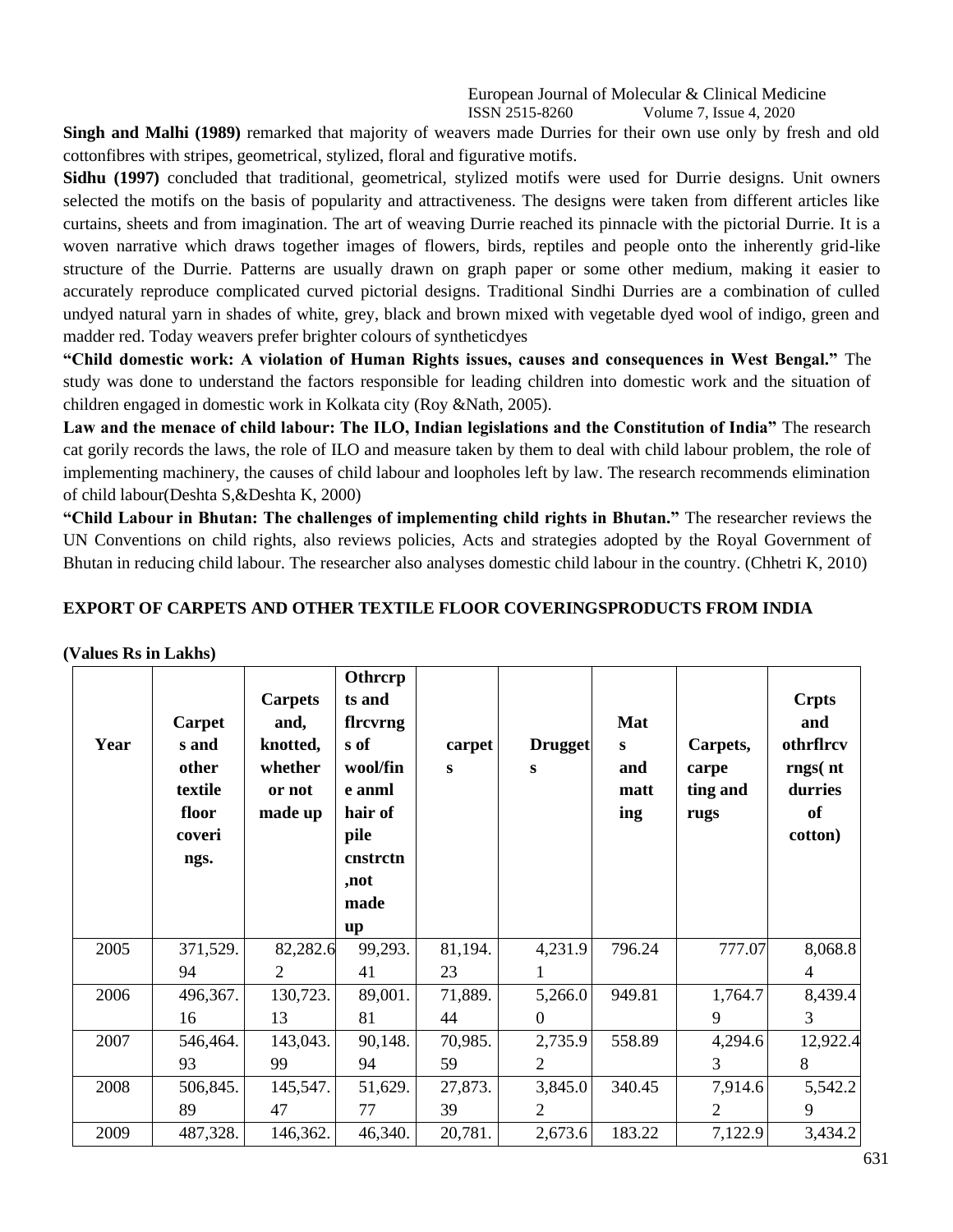|             |            |          |          | ISSN 2515-8260     |         | Volume 7, Issue 4, 2020 |                       |                       |
|-------------|------------|----------|----------|--------------------|---------|-------------------------|-----------------------|-----------------------|
|             | 95         | 41       | 30       | 28                 | 6       |                         | 6                     | $\overline{4}$        |
| 2010        | 498,703.   | 149,790. | 30,458.  | 11,160.            | 809.22  | 130.32                  | 9,900.4               | 4,806.5               |
|             | 49         | 91       | 76       | 37                 |         |                         | $\overline{0}$        | $\overline{2}$        |
| 2011        | 636,021.   | 204,813. | 41,441.  | 17,813.            | 548.74  | 180.99                  | 8,527.1               | 1,533.9               |
|             | 81         | 13       | 77       | 81                 |         |                         | 3                     | 5                     |
| 2012        | 592,629.   | 164,168. | 35,971.  | 21,214.            | 857.57  | 170.73                  | 7,801.8               | 1,265.0               |
|             | 34         | 06       | 61       | 59                 |         |                         | $\overline{4}$        | $\overline{4}$        |
| 2013        | 774,880.   | 205,833. | 42,327.  | 31,078.            | 381.01  | 33.76                   | 15,424.9              | 3,345.1               |
|             | 07         | 88       | 29       | 16                 |         |                         | 9                     | 9                     |
| 2014        | 955,724.   | 233,994. | 58,609.  | 45,154.            | 223.09  | 74.54                   | 16,279.4              | 1,306.1               |
|             | 85         | 43       | 38       | 35                 |         |                         | 5                     | $\overline{3}$        |
| 2015        | 1,112,030  | 251,628. | 72,739.  | 60,213.            | 155.44  | 66.26                   | 21,538.2              | 2,144.9               |
|             | .92        | 47       | 55       | 76                 |         |                         | $\overline{7}$        | $\overline{2}$        |
| 2016        | 1,129,973  | 290,959. | 82,381.  | 70,912.            | 485.38  | 121.00                  | 30,983.8              | 1,107.0               |
|             | .16        | 12       | 82       | 34                 |         |                         | 3                     | $\overline{4}$        |
| 2017        | 1,189,516  | 294,975. | 89,102.  | 68,553.            | 596.77  | 128.33                  | 41,086.6              | 1,700.5               |
|             | .91        | 65       | 58       | 62                 |         |                         | $\overline{2}$        | $\overline{2}$        |
| 2018        | 1,102,805  | 218,242. | 101,087. | 80,763.            | 357.94  | 113.45                  | 54,129.1              | 1,880.0               |
|             | .25        | 37       | 38       | 21                 |         |                         | $\boldsymbol{0}$      | $8\,$                 |
| 2019        | 1,236,468  | 224,469. | 115,953. | 84,793.            | 238.92  | 144.79                  | 63,522.6              | 3,332.8               |
|             | .75        | 67       | 29       | 46                 |         |                         | $\overline{4}$        | $\overline{3}$        |
| <b>AVER</b> | 775819.428 | 192455.  |          | 69765.84 50958.773 | 1560.43 | 266.185                 | 19404.556             | 4055.3                |
| <b>AGE</b>  |            | 6873     | 4        | 33                 | 9333    | 3333                    |                       |                       |
| <b>CAGR</b> |            |          |          |                    | 13.6239 | 3.90853                 |                       | 1.28243321            |
|             | 0.67444580 | 0.608071 |          | .1347767 0.0396741 | 5995    | 3147                    | 0.98359298            | $\tau$                |
|             | 6          | 288      | 25       | 42                 |         |                         | 8                     |                       |
| <b>SD</b>   | 309459.067 | 61410.5  |          | 27461.62 26752.278 | 1715.90 | 279.038                 |                       | 19455.3110 3406.53193 |
|             |            | 9602     | 071      | 7                  | 3753    | 1296                    | 9                     |                       |
| CV          | 39.8880275 | 31.9089  |          | 39.36255 52.497885 | 109.962 | 104.828                 | 100.261562 84.0019711 |                       |
|             | 6          | 5362     | 785      | 94                 | 8621    | 5141                    | 8                     | 9 <sup>°</sup>        |

## European Journal of Molecular & Clinical Medicine

### **(Source: Exim data bank)**

### **EXPORT OF CARPETS AND OTHER TEXTILE FLOOR COVERINGS FROM INDIA**

**(Values Rs in Lakhs)**

|      |          |           |             |               |                       |                | Other      |
|------|----------|-----------|-------------|---------------|-----------------------|----------------|------------|
|      |          | Crpts of  | Othrflrcvrn | Carpets, carp | <b>Othrtxtlflrcvr</b> | <b>Carpets</b> | carpets    |
| Year | Carpets, | wool/fin  | gs          | eting and     | ngs of othr           | etc of         | and other  |
|      | etc, of  | anml<br>e |             | rugs          | man-made              | cotton         | textile    |
|      | silk     | hair      |             |               | txtlmatrl             | (nt            | floor      |
|      |          |           |             |               |                       | durries)       | coverings, |
|      |          |           |             |               |                       |                | whether    |
|      |          |           |             |               |                       |                | or         |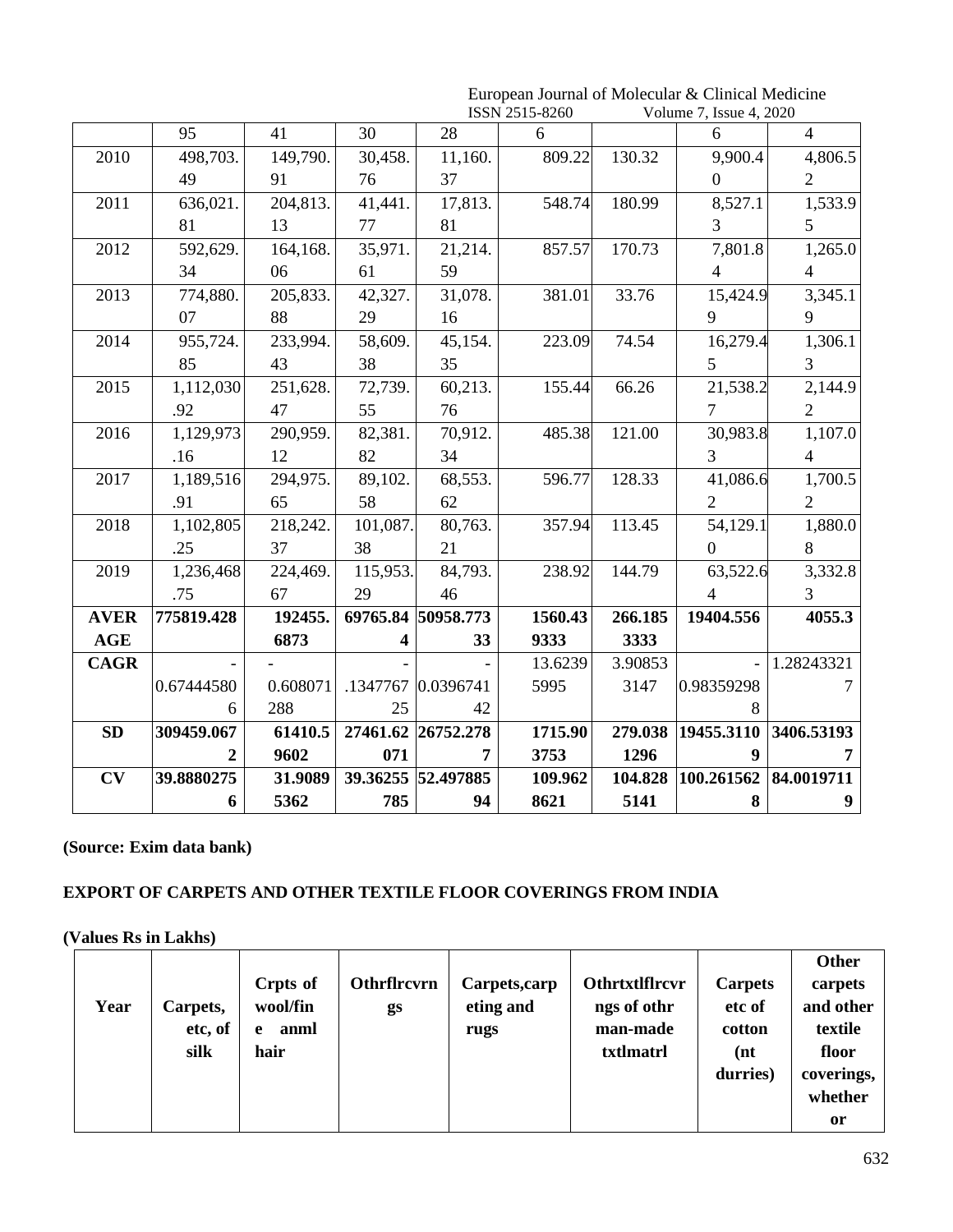|             |                |                       |             | European Journal of Molecular & Clinical Medicine<br>ISSN 2515-8260<br>Volume 7, Issue 4, 2020 |              |                  |            |  |
|-------------|----------------|-----------------------|-------------|------------------------------------------------------------------------------------------------|--------------|------------------|------------|--|
|             |                |                       | not made    |                                                                                                |              |                  |            |  |
|             |                |                       |             |                                                                                                |              |                  | up         |  |
|             |                |                       |             |                                                                                                |              |                  |            |  |
|             |                |                       |             |                                                                                                |              |                  |            |  |
|             |                |                       |             |                                                                                                |              |                  |            |  |
|             |                |                       |             |                                                                                                |              |                  |            |  |
| 2005        | 2,337.0        | 2,464.82              | 3,222.05    | 371.42                                                                                         | 247.44       | 2,191.8          | 58,502.4   |  |
|             | 6              |                       |             |                                                                                                |              | 8                | 7          |  |
| 2006        | 2,449.3        | 3,499.64              | 2,823.51    | 1,081.98                                                                                       | 366.59       | 7,015.9          | 91,350.4   |  |
|             | 9              |                       |             |                                                                                                |              | 7                | 8          |  |
| 2007        | 5,018.2        | 6,278.37              | 2,712.73    | 592.31                                                                                         | 241.72       | 11,669.0         | 106,693.   |  |
|             | $\overline{0}$ |                       |             |                                                                                                |              | $\mathfrak{Z}$   | 01         |  |
| 2008        | 2,691.1        | 1,411.65              | 3,357.54    | 1,908.44                                                                                       | 869.26       | 8,951.4          | 117,662.   |  |
|             | 7              |                       |             |                                                                                                |              | 9                | 09         |  |
| 2009        | 1,471.1        | 3,446.56              | 3,586.84    | 3,146.61                                                                                       | 427.09       | 2,447.4          | 124,679.   |  |
|             | 2              |                       |             |                                                                                                |              | $\overline{4}$   | 89         |  |
| 2010        | 1,753.6        | 4,980.19              | 3,353.91    | 3,016.91                                                                                       | 1,899.87     | 6,287.1          | 132,548.   |  |
|             | $\overline{0}$ |                       |             |                                                                                                |              | 6                | 40         |  |
| 2011        | 454.29         | 8,690.34              | 8,265.98    | 2,957.11                                                                                       | 1,744.04     | 6,748.8          | 141,811.   |  |
|             |                |                       |             |                                                                                                |              | 4                | 86         |  |
| 2012        | 1,227.5        | 12,576.14             | 7,509.77    | 4,427.07                                                                                       | 6,673.15     | 12,751.3         | 127,048.   |  |
|             | 7              |                       |             |                                                                                                |              | 8                | 86         |  |
| 2013        | 1,333.7        | 13,853.94             | 4,548.93    | 3,842.17                                                                                       | 17,567.20    | 42,824.6         | 160,122.   |  |
|             | 6              |                       |             |                                                                                                |              | $\mathbf{0}$     | 33         |  |
| 2014        | 365.69         | 10,932.75             | 3,650.00    | 5,826.67                                                                                       | 34,662.07    | 34,696.2         | 219,736.   |  |
|             |                |                       |             |                                                                                                |              | 6                | 93         |  |
| 2015        | 569.55         | 5,797.88              | 3,170.13    | 7,189.98                                                                                       | 34,371.90    | 28,858.1         | 242,604.   |  |
|             |                |                       |             |                                                                                                |              | $\boldsymbol{0}$ | 55         |  |
|             |                |                       |             |                                                                                                |              |                  |            |  |
| 2016        | 437.13         | 7,357.24              | 2,856.83    | 4,195.24                                                                                       | 40,755.89    | 52,931.9         | 191,975.   |  |
|             |                |                       |             |                                                                                                |              | $\overline{2}$   | 32         |  |
| 2017        | 3,721.7        | 9,745.61              | 2,368.66    | 4,662.57                                                                                       | 51,221.24    | 62,683.1         | 202,769.   |  |
|             | $\mathbf{0}$   |                       |             |                                                                                                |              | 3                | 53         |  |
| 2018        | 1,492.5        | 10,837.92             | 1,703.40    | 4,224.83                                                                                       | 47,677.36    | 69,541.5         | 200,795.   |  |
|             | 5              |                       |             |                                                                                                |              | 5                | 46         |  |
| 2019        | 11,098.1       | 15,651.84             | 2,252.92    | 4,509.31                                                                                       | 59,323.89    | 96,569.2         | 219.712.   |  |
|             | 5              |                       |             |                                                                                                |              | $\overline{4}$   | 31         |  |
| <b>AVE</b>  | 2428.062       | 7834.992667           | 3692.213333 | 3463.508                                                                                       | 19869.914    | 29744.5326       | 2400746.92 |  |
| <b>RAG</b>  |                |                       |             |                                                                                                |              | 7                | 3          |  |
| $\bf{E}$    |                |                       |             |                                                                                                |              |                  |            |  |
| <b>CAG</b>  |                |                       | 0.396456477 | $-0.902716726$                                                                                 | -0.993989772 |                  |            |  |
| $\mathbf R$ |                | 0.7663721 0.821869417 |             |                                                                                                |              | 0.97078678       | 0.74015628 |  |
|             | 28             |                       |             |                                                                                                |              |                  |            |  |
| SD          | 2726.6178      | 4358.143572           | 1835.184789 | 1901.887607                                                                                    | 22198.41957  | 29296.6394       | 160049.794 |  |
|             | 81             |                       |             |                                                                                                |              |                  | 8          |  |
| CV          |                | 112.29605 55.62409255 | 49.70419158 | 54.91217594                                                                                    | 111.7187501  | 98.4941996       | 59589.4033 |  |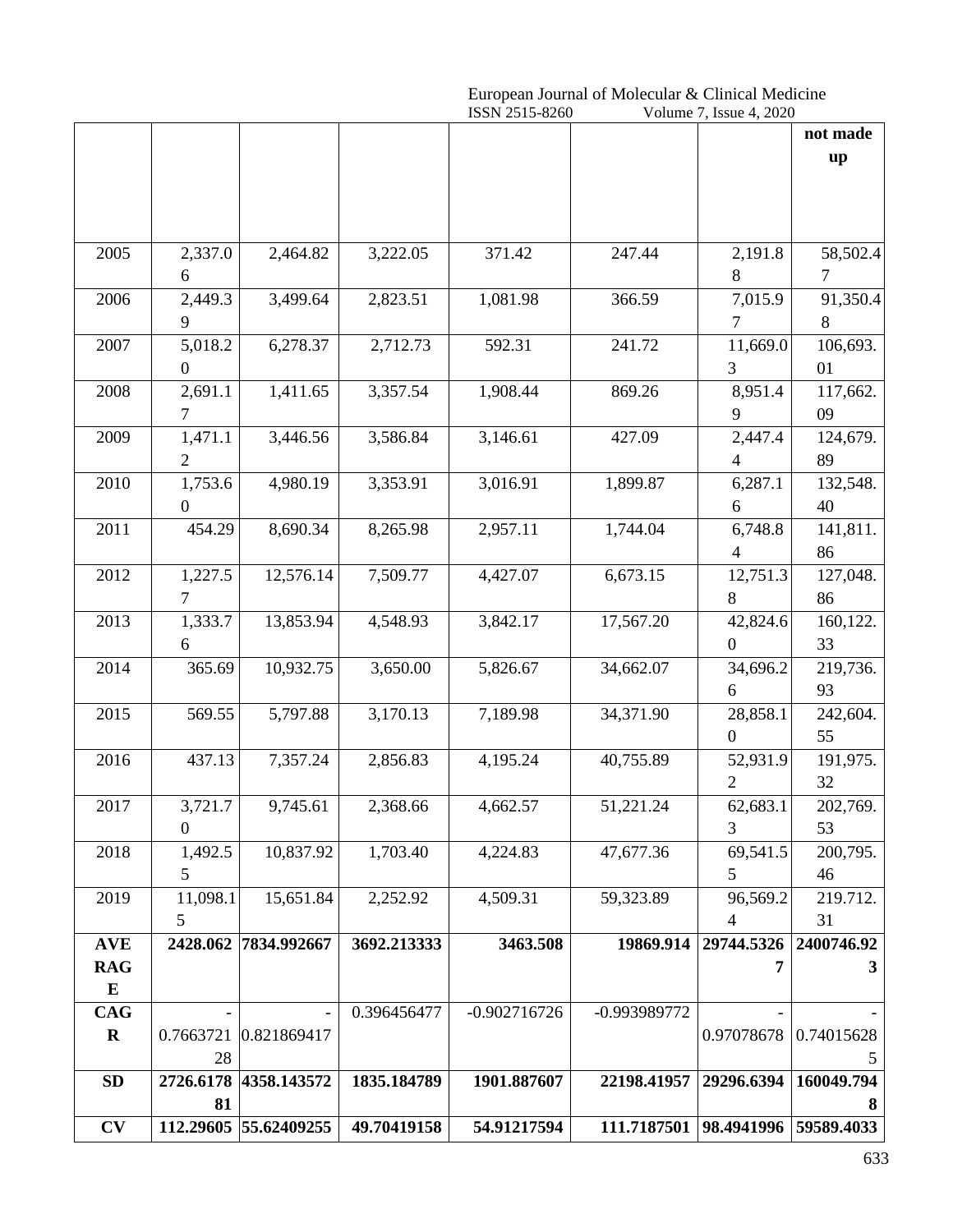|                    |  | TCAYAFA<br>5-8260<br>◟◟<br>___ | 2020<br>ssue<br>____<br>. |  |
|--------------------|--|--------------------------------|---------------------------|--|
| ∽≕<br>$\mathbf{u}$ |  |                                |                           |  |

### **(Source: Exim data bank INTERPRETATIONS**

The total exports of Carpets and other textile floor coverings product which ranges from Rs.371,529.94 lakhs and Rs.1,236,468.75 lakhs during the period of 2005 to 2019. Among ten years the average export among the period of study is Rs.775819.428lakhs. The overall compound annual growth rate of Carpets and other textile floor coverings export stood at - 0. 674445806.GrowthofCarpets and, knotted, whether or not made up, asses, mules and hinnies' product which ranges from Rs.82,282.62 lakhs and Rs.224,469.67 lakhs. Among ten years the average export among the period of study is Rs.192455.6873lakhs. The overall compound annual growth rate of Carpets and, knotted, whether or not made up, asses, mules and hinnies export stood at -0. 608071288.Growth of Othrcrpts and flrcvrngs of wool/fine anml hair of pile cnstrctn, not made up product which ranges from Rs.99,293.41 lakhs and Rs.115,953.29 lakhs. Among ten years the average export among the period of study is Rs.69765.844lakhs. The overall compound annual growth rate of Othrcrpts and flrcvrngs of wool/fine anml hair of pile cnstrctn, not made up export stood at -. 134776725.Growth of carpets product which ranges from Rs.81,194.23 lakhs and Rs.84,793.46 lakhs. Among ten years the average export among the period of study is Rs.50958.77333lakhs. The overall compound annual growth rate of carpets export stood at-0.039674142.

The total exports of Druggets product which ranges from Rs.4,231.91 lakhs and Rs.238.92 lakhs during the period of 2005 to 2019. Among ten years the average export among the period of study is Rs.1560.439333lakhs. The overall compound annual growth rate of Druggets export stood at 13.62395995. Growth of Mats and matting product which ranges from Rs.796.24 lakhs and Rs.144.79 lakhs. Among ten years the average export among the period of study is Rs.266.1853333lakhs. The overall compound annual growth rate of Mats and matting export stood at 3. 908533147.Growth of Carpets, carpeting and rugs, That Is to Say product which ranges from Rs.777.07 lakhs and Rs.63,522.64 lakhs. Among ten years the average export among the period of study is Rs.19404.556lakhs. The overall compound annual growth rate of Carpets, carpeting and rugs, That Is to Say export stood at - 0.983592988.

The total exports of Carpets, etc, of silk product which ranges from Rs.2,337.06 lakhs and Rs.11,098.15 lakhs during the period of 2005 to 2019. Among ten years the average export among the period of study is Rs.2428.062lakhs. The overall compound annual growth rate of Carpets, etc, of silk export stood at -0. 766372128.Growth of Crpts of wool/fine anml hair product which ranges from Rs.2,464.82 lakhs and Rs.15,651.84 lakhs. Among ten years the average export among the period of study is Rs.7834.992667lakhs. The overall compound annual growth rate ofCrptsof wool/fine anmlhair export stood at -0. 821869417.Growth of Othrflrcvrngs product which ranges from Rs.3,222.05 lakhs and Rs.2,252.92 lakhs. Among ten years the average export among the period of study is Rs.3692.213333lakhs. The overall compound annual growth rate of Othrflrcvrngs export stood at0.396456477. The total exports of Carpets, carpeting and rugs product which ranges from Rs. 371.42 lakhs and Rs. 4,509.31 lakhs during the period of 2005 to 2019. Among ten years the average export among the period of study is Rs.3463.508 lakhs. The overall compound annual growth rate of Carpets, carpeting and rugs export stood at -0. 902716726.Growth of Othrtxtlflrcvrngs of othr man-made txtlmatrl product which ranges from Rs. 247.44 lakhs and Rs. 59,323.89 lakhs during the period of 2005 to 2019. Among ten years the average export among the period of study is Rs.19869.914

lakhs. The overall compound annual growth rate of Othrtxtlflrcvrngs of othr man-made txtlmatrl export stood at - 0. 993989772.Growth of Carpets etc of cotton (nt durries) product which ranges from Rs. 2,191.88 lakhs and Rs. 96,569.24 lakhs during the period of 2005 to 2019. Among ten years the average export among the period of study is Rs.29744.53267lakhs. The overall compound annual growth rate of Carpets etc of cotton (nt durries) export stood at -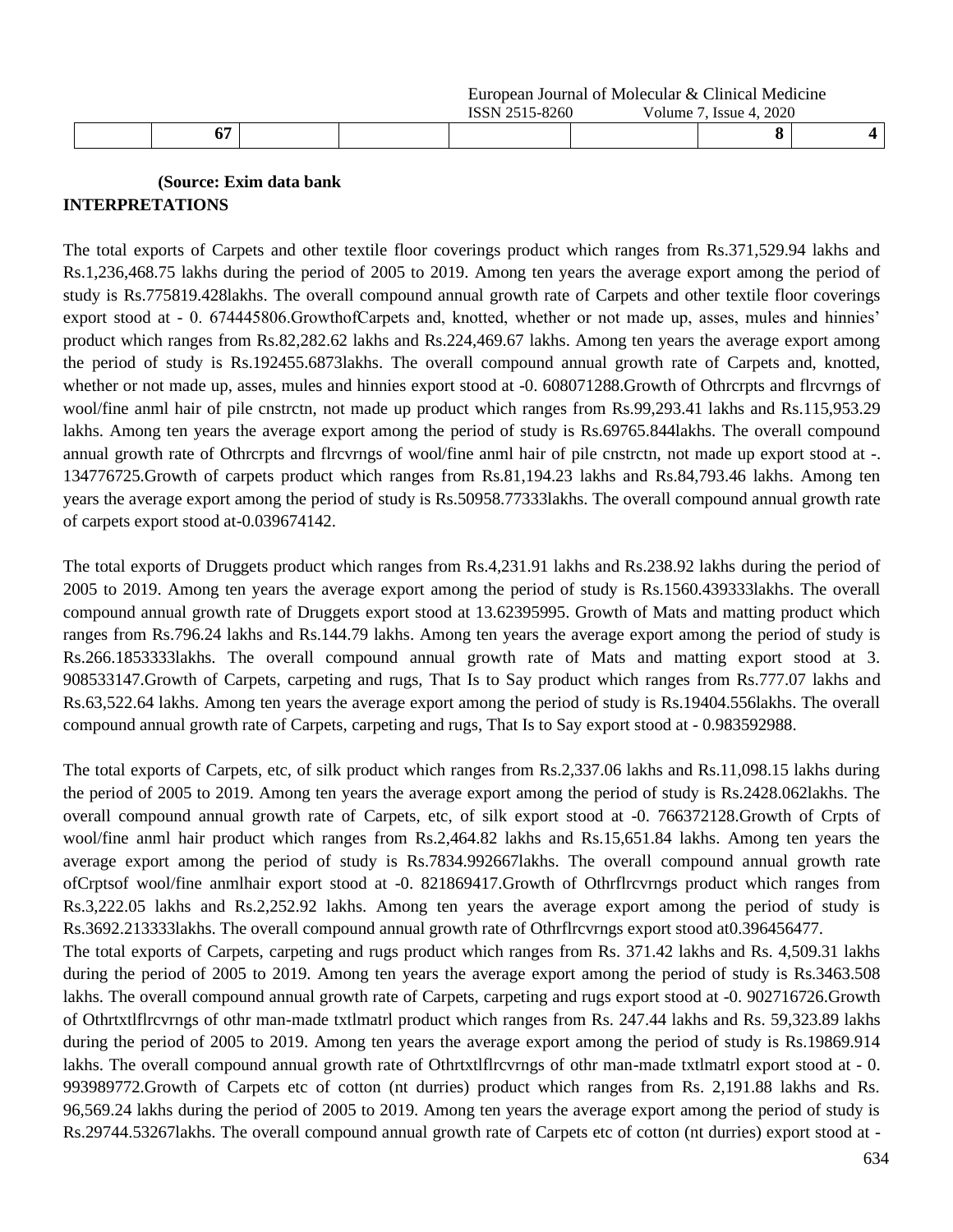0.97078678Growth of Other carpets and other textile floor coverings, whether or not made up product which ranges from Rs. 58,502.47 lakhs and Rs. 219.712.31 lakhs during the period of 2005 to 2019. Among ten years the average export among the period of study is Rs.2400746.923 lakhs. The overall compound annual growth rate of Other carpets and other textile floor coverings, whether or not made up export stood at-0.740156285

### **6. FINDINGS**

### **COMMODITY WISE EXPORT**

Export of Carpets and other textile floor coverings product which ranges from Rs.371,529.94 lakhs and Rs.1,236,468.75 lakhs during the period of 2005 to 2019. Among ten years the average export among the period of study is Rs.775819.428 lakhs. The overall compound annual growth rate of Carpets and other textile floor coverings export stood at -0.674445806.

Exportof Carpets and, knotted, whether or not made up, asses, mules and hinnies product which ranges from Rs.82,282.62 lakhs and Rs.224,469.67 lakhs. Among ten years the average export among the period of study is Rs.192455.6873lakhs. The overall compound annual growth rate of Carpets and, knotted, whether or not made up, asses, mules and hinnies export stood at-0.608071288.

Export of Othrcrpts and flrcvrngs of wool/fine anml hair of pile cnstrctn,not made up product which ranges from Rs.99,293.41 lakhs and Rs.115,953.29 lakhs. Among ten years the average export among the period of study is Rs.69765.844 lakhs. The overall compound annual growth rate of Othrcrpts and flrcvrngs of wool/fine anml hair of pile cnstrctn,not made up export stood at-.134776725.

Export of carpets product which ranges from Rs.81,194.23 lakhs and Rs. 84,793.46 lakhs. Among ten years the average export among the period of study is Rs.50958.77333 lakhs. The overall compound annual growth rate of carpets export stood at -0.039674142.

Export of Druggets product which ranges from Rs.4,231.91 lakhs and Rs.238.92 lakhs during the period of 2005 to 2019. Among ten years the average export among the period of study is Rs.1560.439333 lakhs. The overall compound annual growth rate of Druggets export stood at13.62395995.

Export of Mats and matting product which ranges from Rs.796.24 lakhs and Rs.144.79 lakhs. Among ten years the average export among the period of study is Rs.266.1853333lakhs. The overall compound annual growth rate of Mats and matting export stood at3.908533147.

Export of Carpets, carpeting and rugs, That Is to Say product which ranges from Rs.777.07 lakhs and Rs.63,522.64 lakhs. Among ten years the average export among the period of study is Rs.19404.556 lakhs. The overall compound annual growth rate of Carpets, carpeting and rugs, That Is to Say export stood at - 0.983592988.

Export of Carpets, etc., of silk product which ranges from Rs.2,337.06 lakhs and Rs.11,098.15 lakhs during the period of 2005 to 2019. Among ten years the average export among the period of study is Rs.2428.062 lakhs. The overall compound annual growth rate of Carpets, etc., of silk export stood at-0.766372128.

Export of Crpts of wool/fine anml hair product which ranges from Rs.2,464.82 lakhs and Rs.15,651.84 lakhs. Among ten years the average export among the period of study is Rs.7834.992667 lakhs. The overall compound annual growth rate of Crpts of wool/fine anml hair export stood at-0.821869417.

Export of Othrflrcvrngs product which ranges from Rs.3,222.05 lakhs and Rs.2,252.92 lakhs. Among ten years the average export among the period of study is Rs.3692.213333 lakhs. The overall compound annual growth rate of Othrflrcvrngs export stood at0.396456477.

Export of Carpets, carpeting and rugs product which ranges from Rs. 371.42 lakhs and Rs. 4,509.31 lakhs during the period of 2005 to 2019. Among ten years the average export among the period of study is Rs.3463.508 lakhs. The overall compound annual growth rate of Carpets, carpeting and rugs export stood at - 0.902716726.

Export of Othrtxtlflrcvrngs of othr man-made txtlmatrl product which ranges from Rs. 247.44 lakhs and Rs. 59,323.89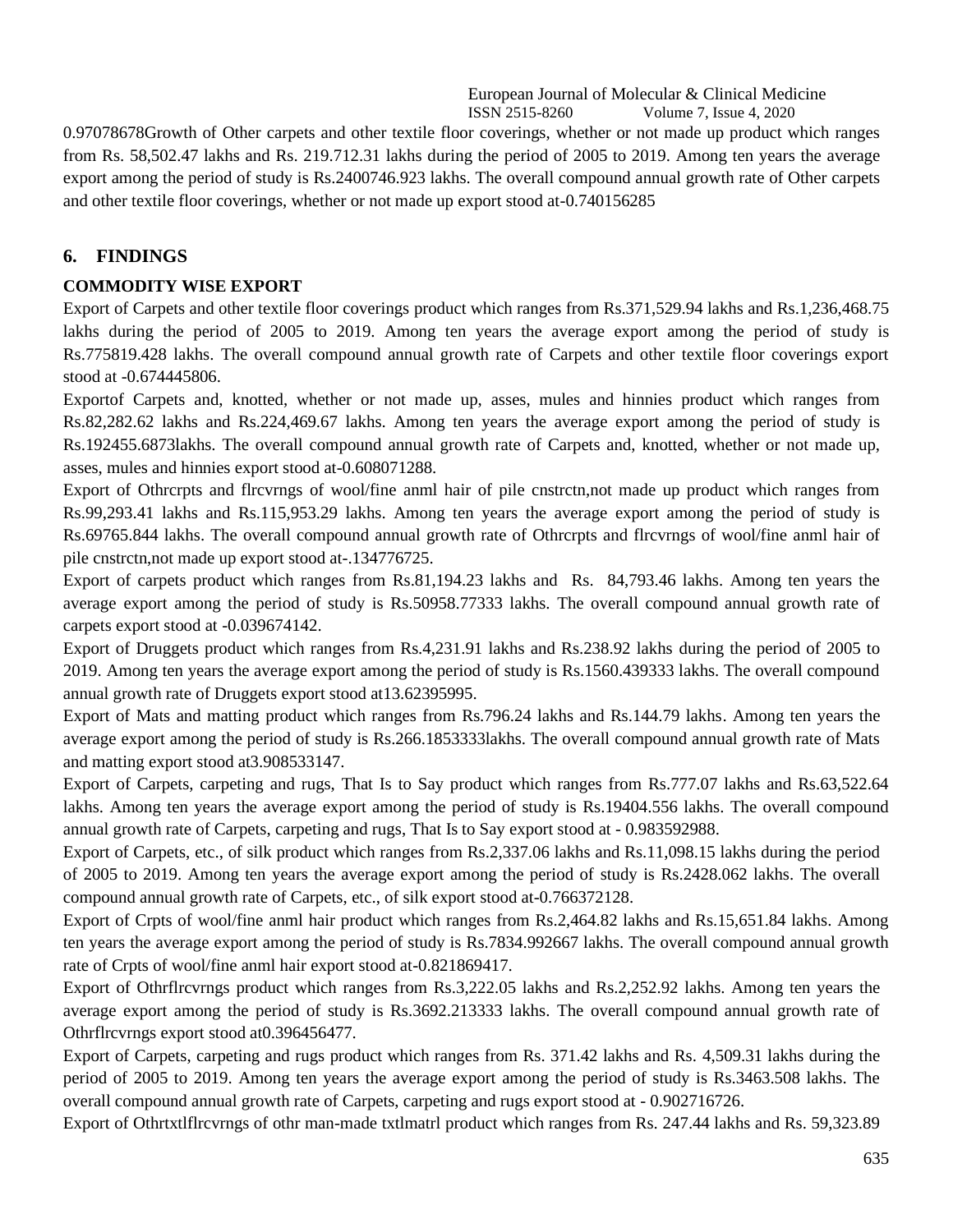lakhs during the period of 2005 to 2019. Among ten years the average export among the period of study is Rs.19869.914 lakhs. The overall compound annual growth rate of Othrtxtlflrcvrngs of othr man- made txtlmatrl export stood at-0.993989772.

Export of Carpets etc of cotton (nt durries) product which ranges from Rs. 2,191.88 lakhs and Rs. 96,569.24 lakhs during the period of 2005 to 2019. Among ten years the average export among the period of study is

Rs.29744.53267lakhs. The overall compound annual growth rate of Carpets etc of cotton (nt durries) export stood at - 0.97078678

Export of Other carpets and other textile floor coverings, whether or not made up product which ranges from Rs. 58,502.47 lakhs and Rs. 219.712.31 lakhs during the period of 2005 to 2019. Among ten years the average export among the period of study is Rs.2400746.923 lakhs. The overall compound annual growth rate of Other carpets and other textile floor coverings, whether or not made up export stood at -0.740156285

### **7. SUGGESTIONS**

The textile business has the significant importance into districts total economy.

Textile exporter and potential exporter are facing basis problems of unawareness about government policies and schemes, unawareness regarding export market, Export country, products, documentations and procedure. Small scale units facing financial problems and loan sanction, poor margin, labor problem. It has needed to adopt the appropriate strategies by Government, Bank and TMUs to adopt tackle these problems.

The textile business has the potential to make social transformation to some extent. It is such business which gives the opportunity to people to become entrepreneurs by which rural entrepreneurship development will take place. To suggest effective measures for small scale unit to enter into international market.

### **8. CONCLUSIONS**

Textile is one of the basic needs of people and which has evergreen demand in the national as well as international market. The Indian Textile Industry has grown phenomenally and has an overwhelming presence in the economic life of the country. Majority textile manufacturers are working in small scale and engaging with traditional job rate or local orders. Textile manufacturer in Coimbatore District are facing many difficulties for exporting their goods such as majority exporter is exporting their goods through middlemen who get maximum benefit from the export, manufacturer fails to approach directly to foreign customer. Export related government policies and schemes are difficult to access and understand, as well as there is lack of awareness about these policies, schemes, subsidies and financial support. Considering these issues Researcher defined Objectives, Hypothesis and Scope ofstudy.

### **References**

- **1.** Akhtar, N., N. Zakir and Ejaz G., (2008), "Changing Revealed Comparative Advantage: a case study of Footwear Industry of Pakistan", Pakistan Development Review, 47(4), 695-709
- **2.** Batra, and Khan (2005) , "Revealed Comparative advantage: An Analysis For India And China", Working Paper No:168, Indian Council For Research on International Economic Relations, India Balassa, Bella (1965),
- **3.** Trade Liberalization and Revealed Comparative Advantage, Manchester School of Economics and Social Studies, 33(2), 99-123.
- **4.** Burange, Sheetal (2008), India's Revealed Comparative Advantage in Merchandise Trade, Working Paper No: 8/6/2008, University of Mumbai, Department of Economics, India.
- **5.** Pandoi, D. 2020. [The impact of internet on plagiarism: In context of western and non-western](https://www.scopus.com/record/display.uri?eid=2-s2.0-85084025069&origin=resultslist&sort=plf-f&src=s&sid=9282bf53cd81a91dc7052e62fce16da5&sot=autdocs&sdt=autdocs&sl=18&s=AU-ID%2857205704070%29&relpos=0&citeCnt=0&searchTerm=) countries,